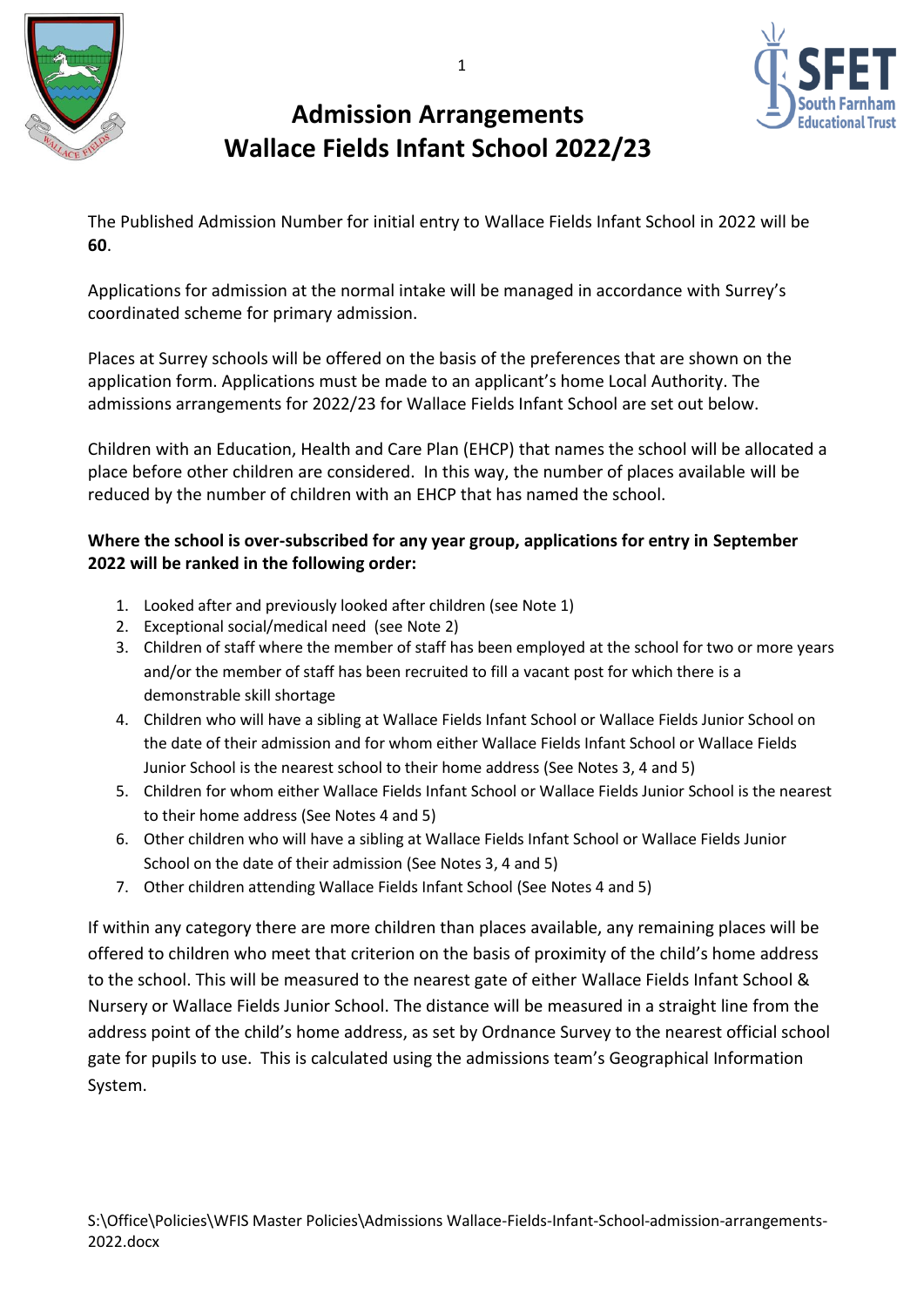### **Notes**

# 1. Looked after and previously looked after children

Looked after and previously looked after children will receive the top priority for a place. Looked after and previously looked after children will be considered to be:

- children who are in the care of a local authority or provided with accommodation by a local authority in accordance with Section 22 of the Children Act 1989, e.g. fostered or living in a children's home, at the time an application for a school is made; and
- children who have previously been in the care of a local authority or provided with accommodation by a local authority in accordance with Section 22 of the Children Act 1989 and who have left that care through adoption, a child arrangements order (in accordance with Section 8 of the Children Act 1989 and as amended by the Children and Families Act 2014) or special guardianship order (in accordance with Section 14A of the Children Act 1989); and
- children who appear (to the admission authority) to have been in state care outside of England and ceased to be in state care as a result of being adopted. A child will be regarded as having been in state care outside of England if they were accommodated by a public authority, a religious organisation or any other provider of care whose sole purpose is to benefit society. The parent/carer will need to provide evidence to demonstrate that the child was in state care outside of England and left that care as a result of being adopted

Places will be allocated under this criterion when places are first offered at a school and the local authority may also ask schools to admit over their published admission number at other times under this criterion.

### 2. Exceptional social/medical need

Occasionally there will be a very small number of children for whom exceptional social or medical circumstances apply which will warrant a placement at this school. The exceptional social or medical circumstances might relate to either the child or the parent/carer. Supporting evidence from a professional is required such as a doctor and/or consultant for medical cases or a social worker, health visitor, housing officer, the police or probation officer for other social circumstances. This evidence must confirm the circumstances of the case and must set out why the child should attend this school and why no other school could meet the child's needs.

Providing evidence does not guarantee that a child will be given priority at this school and in each case a decision will be made based on the merits of the case and whether the evidence demonstrates that a placement should be made at this school above any other.

Common medical conditions and allergies can usually be supported in all mainstream schools, therefore priority under the school's exceptional medical criterion would not normally be given for these. In addition, routine child minding arrangements would not normally be considered to be an exceptional social reason for placement at this school.

Places may be allocated under this criterion when places are first offered at the school and the local authority may also ask the school to admit over its published admission number at other times under this criterion.

#### 3. Members of Staff

S:\Office\Policies\WFIS Master Policies\Admissions Wallace-Fields-Infant-School-admission-arrangements-2022.docx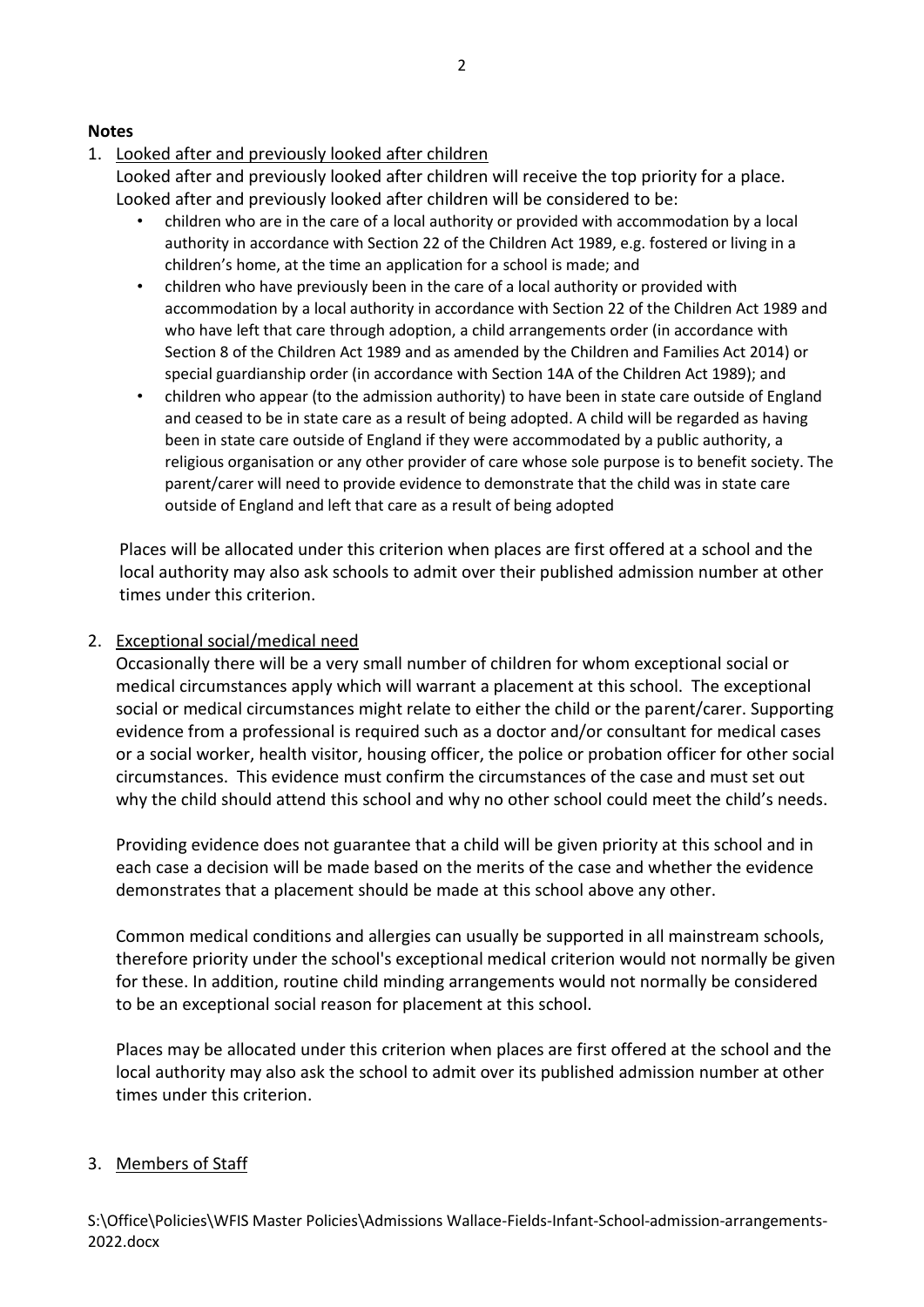In order to qualify, a member of staff will need to have been employed for at least two years' with the Inspiration Academy Trust, at the time of application. This criterion will also apply to those staff members with less than two years' service but only where they have been recruited to fill a vacant post for which there is a demonstrable skill shortage

# 4. Siblings

A sibling will be considered to be a brother or sister (that is, another child of the same parents, whether living at the same address or not), a half-brother or half-sister or a step-brother or step-sister or an adoptive or foster sibling, living as part of the same family unit at the same address.

A child will be given sibling priority if they have a sibling on roll at Wallace Fields Infant School or Wallace Fields Junior School and that sibling is still expected to be on roll at either school at the time of the child's admission. This will apply both at the initial allocation of places and also when prioritising the waiting list. Giving sibling priority has the effect of maximising the opportunity for children in the same family to be educated at the same school or at a school which operates shared sibling priority.

At the initial allocation, when an applicant is applying for a Reception place at Wallace Fields Infant School and the child has a sibling currently attending Year 2 but who will have left by the time the younger child starts, the younger child will be considered under the sibling criterion as part of the initial allocation. This is because, due to the feeder link, they will be expected to still have a sibling at Wallace Fields Junior School at the time of admission.

## 5. Nearest school

For the normal intake to the school, the nearest school will be defined as the school closest to the home address with a published admission number for children of the appropriate agerange, as measured by a straight line and which has admitted children without regard to faith or boarding in the initial allocation of places in 2018, 2019 and 2020. **This is calculated using Surrey admissions team's Geographical Information System.**

Exceptions to this would be:

- **where a faith school has changed its admission arrangements and that change has meant that they would be expected to offer places to children who do not demonstrate a commitment to faith in future; and**
- **where a new school has opened or an existing school has opened a new phase of education since 2016 and that school does not admit all children with regard to faith; and**

The nearest school may be inside or outside the county boundary.

Any child remaining on the waiting list after 1 September 2022 will be considered to be an application for in year admission. After this date, when assessing nearest school, all schools with the appropriate year group will be taken in to account.

#### 6. Home address

S:\Office\Policies\WFIS Master Policies\Admissions Wallace-Fields-Infant-School-admission-arrangements-2022.docx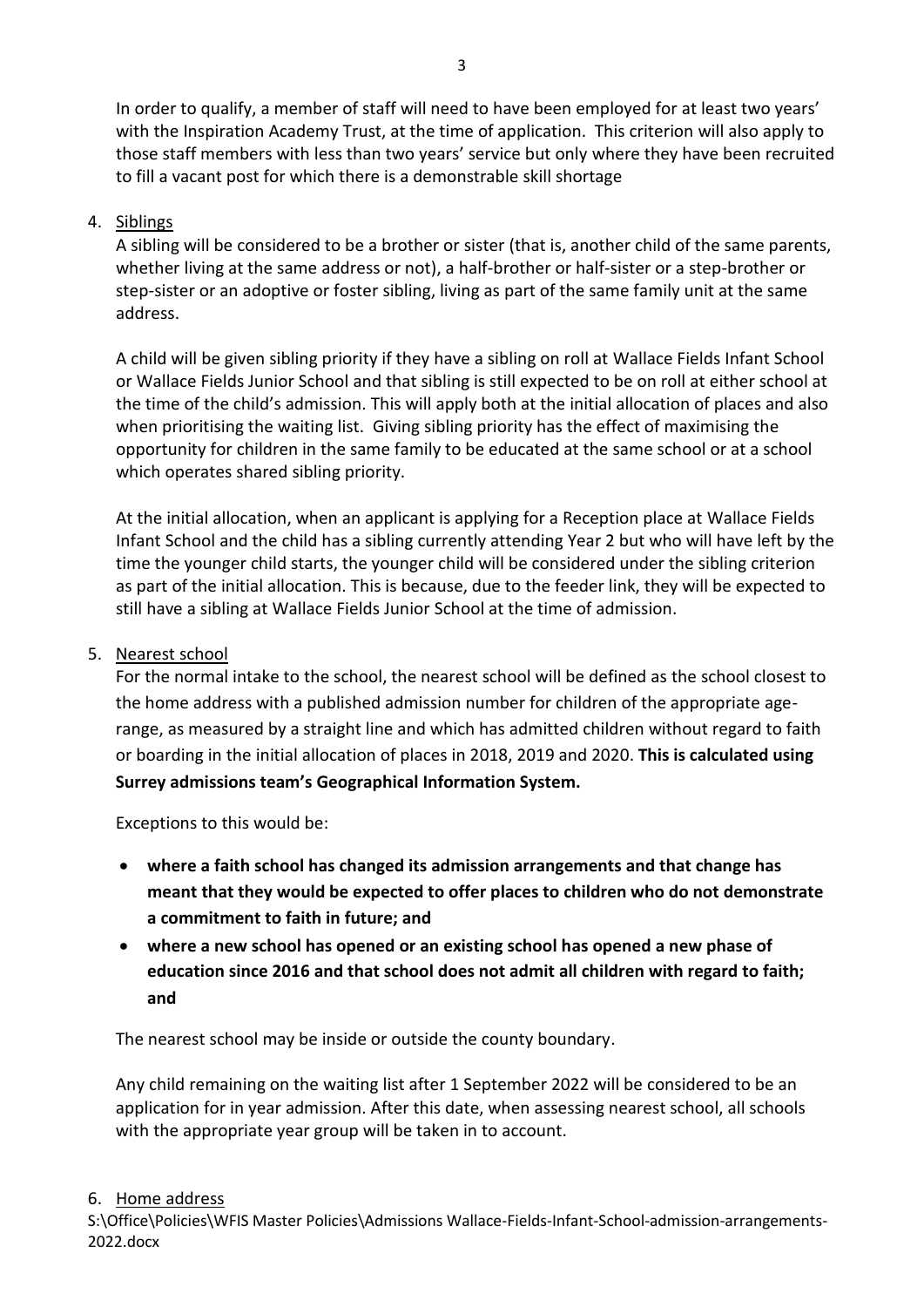Within the admission arrangements for community and voluntary controlled schools, the child's home address excludes any business, or childminder's address and must be the child's normal place of residence. It also excludes any relative's address unless the child lives at that address as their normal place of residence. Where the child is subject to a child arrangements order and that order stipulates that the child will live with one parent/carer more than the other, the address to be used will be the one where the child is expected to live for the majority of the time.

For other children, the address used, will be the address where the child lives the majority of the time. In other cases, where the child spends an equal time between their parents/carers, it will be up to the parent/carers to agree which address to use. Where a child spends their time equally between their parents/carers and they cannot agree on who should make the application, we will accept an application from the parent/carer who is registered for child benefit. If neither parent is registered for child benefit we will accept the application from the parent/carer whose address is registered with the child's current school or nursery.

We will not generally accept a temporary address, if the main carer of the child still possesses a property that has previously been used as a home address, nor will we accept a temporary address if we believe it has been used solely or mainly to obtain a school place when an alternative address is still available to that child. All distances will be measured by the computerised Geographical Information System maintained by Surrey's admissions team.

The address to be used for the initial allocation of places to Reception will be the child's address at the closing date for application. Changes of address may be considered in accordance with Surrey's coordinated scheme if there are exceptional reasons behind the change, such as if a family has just moved to the area. The address to be used for waiting lists, after the initial allocation, will be the child's current address. Any offer of a place on the basis of address is conditional upon the child living at the appropriate address on the relevant date. Applicants have a responsibility to notify the school and Surrey County Council of any change of address.

7. Tie breaker and the admission of twins, triplets, other multiple births or siblings born in the same academic year

Where two or more children share a priority for a place, e.g. where two children live equidistant from a school, random allocation will be used to determine which child should be given priority.

In the case of multiple births, where children have equal priority for a place, Wallace Fields Infant school will draw lots to determine which child should be given priority. If after the allocation one or more places can be offered but there are not sufficient places for all of them, wherever it is logistically possible, each child will be offered a place. Where it is not logistically possible to offer each child a place the child(ren) ranked the highest will retain their offer and the applicant will be advised of their right of appeal and informed about waiting lists.

## 8. Waiting lists

Where there are more children than places available, waiting lists will operate for each year group according to the oversubscription criteria for the school without regard to the date the application was received or when a child's name was added to the waiting list.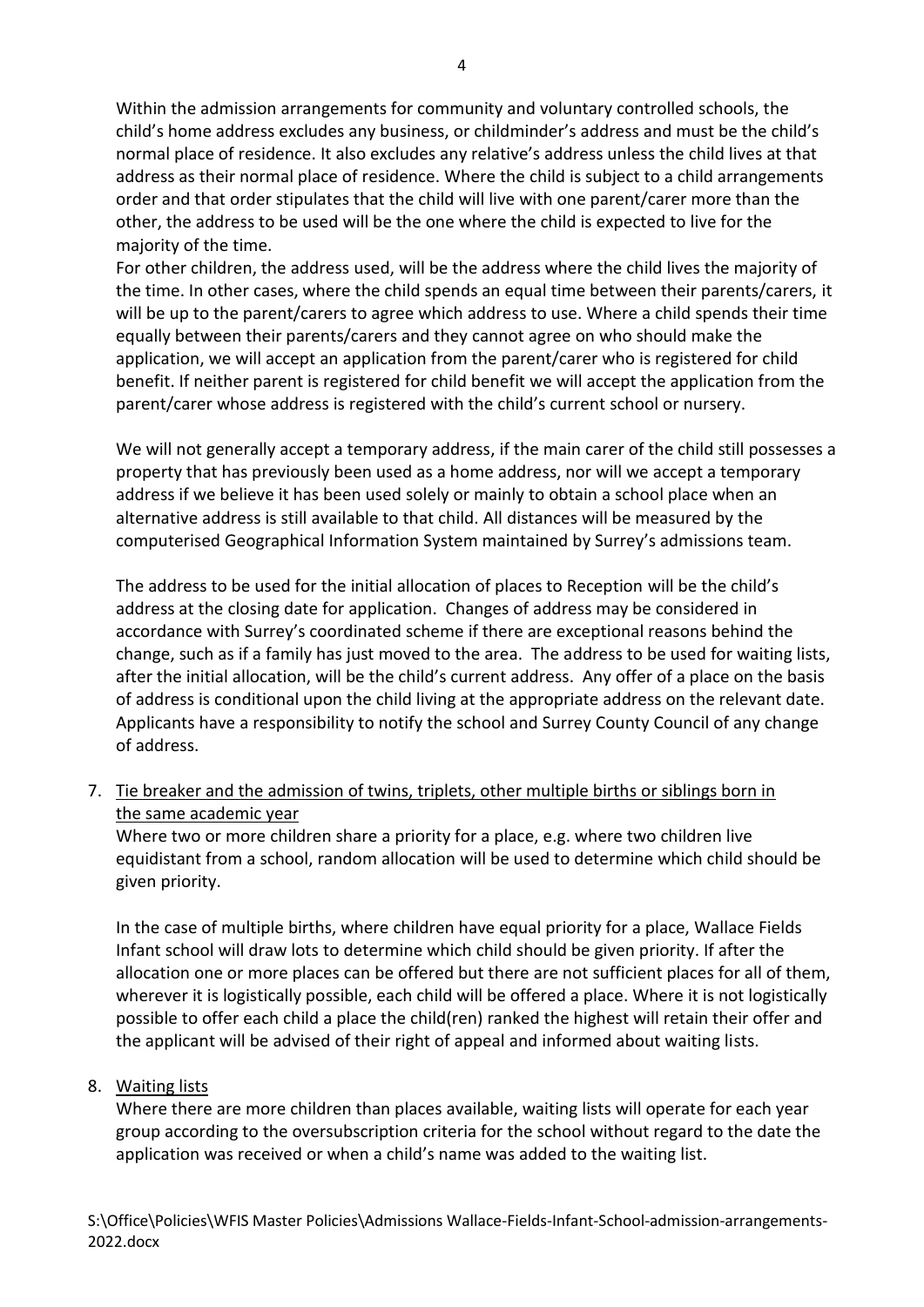Waiting lists for all year groups will be maintained until 31 July 2023, when they will be cancelled. Applicants who wish a child to remain on the waiting list after this date must reapply for in-year admission.

# 9. In-year admissions

The following applications will be treated as in-year admissions during 2022/23:

- applications for admission to Reception which are received after 1 September 2022;
- all other applications for admission to Years 1 to 2.

Applications for Wallace Fields Infant School must be made to the school. Where there are more applications than places available, each application will be ranked in accordance with the published oversubscription criteria for each school.

## 10. Starting school

There is a single intake into Reception. All children whose date of birth falls between 1 September 2017 and 31 August 2018 will be eligible to apply for a full time place in Reception at the school for September 2022. Applicants can defer their child's entry to Reception until later in the school year, but this will not be agreed beyond the beginning of the term after the child's fifth birthday, nor beyond the beginning of the final term of the academic year for which the offer was made. Applicants may also arrange for their child to start part time until their child reaches statutory school age.

## 11. The admission of children outside of their chronological year group

Applicants may choose to seek a place outside their child's chronological (correct) year group. Decisions will be made on the basis of the circumstances of each case and what is in the best interests of the child concerned.

- Applicants who are applying for their child to have a decelerated entry to school, i.e. to start later than other children in their chronological age group, should initially apply for a school place in accordance with the deadlines that apply for their child's chronological age. If, in liaison with the headteacher, governors agree for the child to have a decelerated entry the place cannot be deferred and instead the applicant will be invited to apply again in the following year for the decelerated cohort
- Applicants who are applying for their child to have an accelerated entry to school, i.e. to start earlier than other children in their chronological age group, must initially apply for a school place at the same time that other families are applying for that cohort. If, in liaison with the headteacher, governors agree for the child to have an accelerated entry, the application will be processed. If it is not agreed for the child to have an accelerated entry, the applicant will be invited to apply again in the following year for the correct cohort

Applicants must state clearly why they feel admission to a different year group is in the child's best interest and provide what evidence they have to support this. More information on educating children out of their chronological year group and the process for making such requests is available at [www.surreycc.gov.uk/admissions.](http://www.surreycc.gov.uk/admissions)

## 12. Nursery Admissions

S:\Office\Policies\WFIS Master Policies\Admissions Wallace-Fields-Infant-School-admission-arrangements-2022.docx